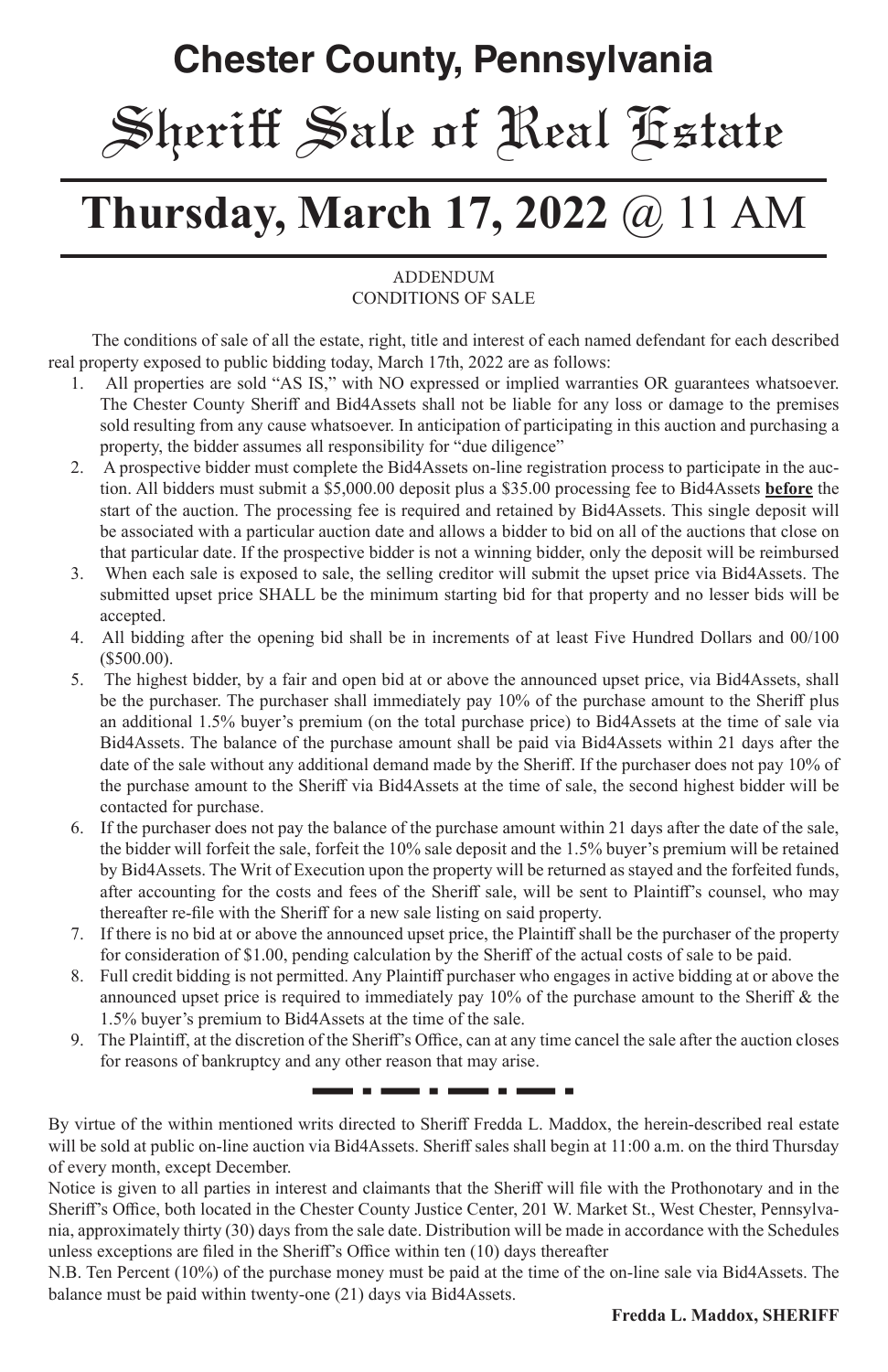#### **SALE NO. 18-4-180 Writ of Execution No. 2016-09035 DEBT \$1,545.42**

ALL THAT CERTAIN lot or piece ofground, with the buildings and improvements thereon erected, situate in the Township of Caln, County of Chester and State of Pennsylvania.

TAX Parcel No. 39-5E-198

PLAINTIFF: Caln Township Municipal Authority and Township of Caln

VS

#### DEFENDANT: **PATRICIA FRAUMENI**

SALE ADDRESS: 73 Brighton Court,- Caln Township, Pennsylvania

PLAINTIFF ATTORNEY:**PORTNOFF LAW ASSOCIATES, LTD., 484-690- 9300**

# **SALE NO. 19-9-441 Writ of Execution No. 2014-00601 DEBT \$255,328.60**

Property situate in the EAST CALN TOWNSHIP, CHESTER County, Pennsylvania

BLR # 39-4-101.3

IMPROVEMENTS thereon: Residential Dwelling

PLANTIFF: The Bank of New York Mellon Trust Company, N.A., Not in Its Individual Capacity, But Solely as Trustee of Nrz Pass-Through Trust Ebo I for The Benefit of The Holders of The Series 2017-  $\mathfrak{D}$ 

VS

#### DEFENDANT: **Jeffrey Snyder & Denise Snyder**

SALE ADDRESS: 328 Bondsville Road, Downingtown, PA 19335-2107

PLANTIFF ATTORNEY: **PHELAN HALLINAN DIAMOND & JONES 215-563-7000**

# **SALE NO. 20-1-6 Writ of Execution No. 2016-08555 DEBT \$2,539.95**

ALL THOSE FOUR CERTAIN lots of land designated as Lots Nos. 54, 55, 56 and 57 on a tract of land called "Meadow Brook Addition No. 1" a map or plan of which is duly recorded in the Office of the Recorder of Deeds of Chester County, Pennsylvania.

TAX PARCEL NO. 38-2Q-39

PLANTIFF: Township of Valley

VS

#### DEFENDANT: **Elnora T. Chikaka & United States of America**

SALE ADDRESS: 977 W. Lincoln Highway, Valley Township, PA 19320

PLANTIFF ATTORNEY: **PORTNOFF LAW ASSOCIATES, LTD. 484-690-9300**

#### **SALE NO. 20-1-10 Writ of Execution No. 2019-06502 DEBT \$237,737.04**

ALL THAT CERTAIN tract of land situate in West Nottingham Township, Chester County, Pennsylvania, bounded and described according to a final subdivision plan thereof prepared by Kenneth G. Crossan, Professional Land Surveyor, dated 05/26/1986, revised 07/28/1986 and recorded as Plan no. 6929 on the Office of the Recorder of Deeds of Chester County, as follows:

BEGINNING at a point near the center line of Red Pump Road, known as T-304, a corner of land now or late of Norman Wolgin and Sylvan M. Cohen; thence along said Red Pump Road, South 28 degrees 54 minutes 00 seconds East 186.58 feet to a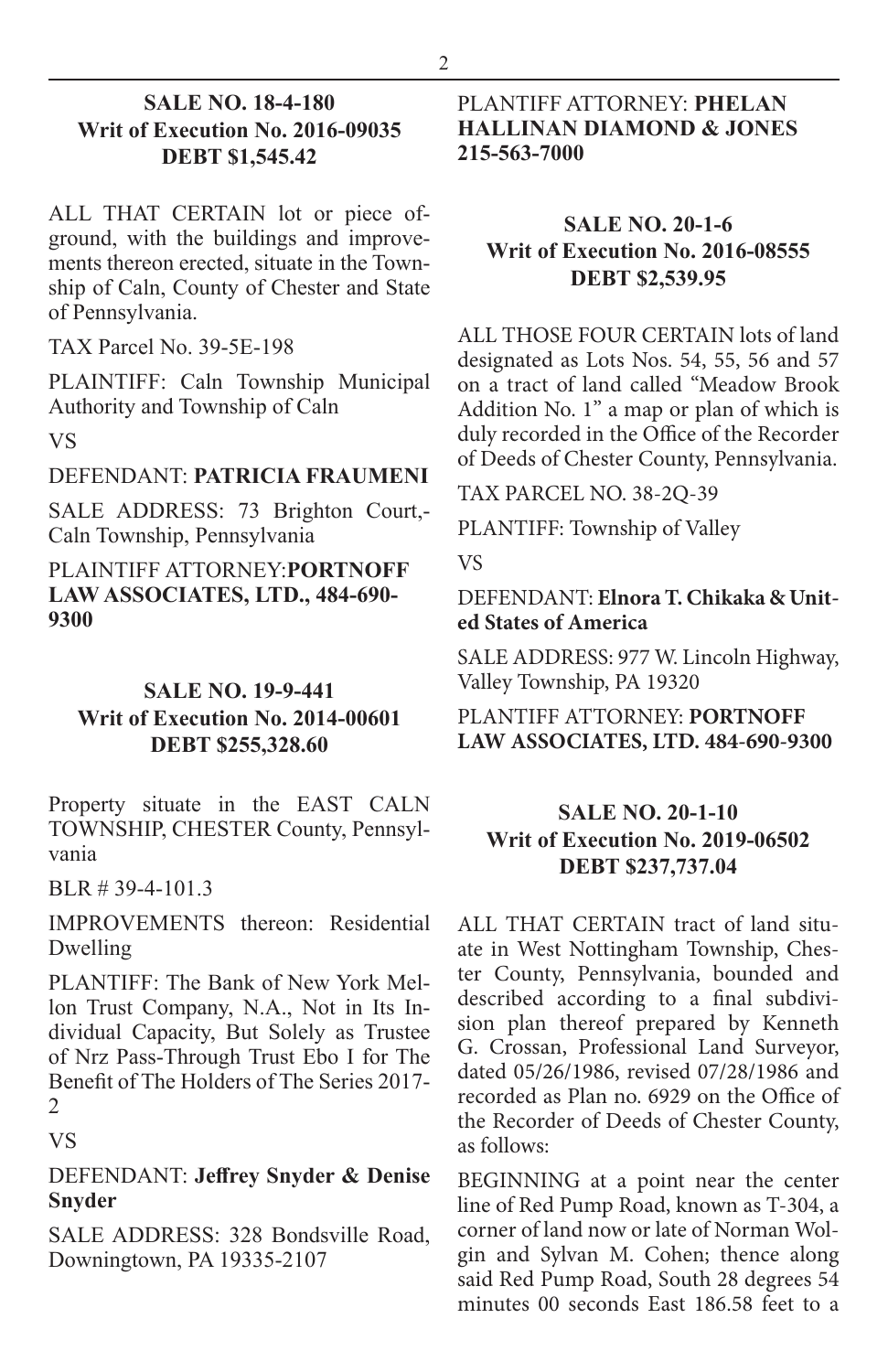point; a corner of Lot No. 2 on said plan; thence along the same South 53 degrees 25 minutes 41 seconds West 514.10 feet to a point in line of other lands of Rose Chase Eshleman; thence along the same North 42 degrees 54 minutes 15 seconds West 131.09 feet to a point in line of land of aforesaid Wolgin and Cohen; thence along the same North 32 degrees 44 minutes 22 seconds East 130.00 feet, North 43 degrees 53 minutes 36 seconds East 99.37 feet and North 54 degrees 45 minutes 39 seconds East 333.94 feet to the point and place of beginning.

BEING Lot No. 1 as shown on said Plan.

CONTAINING 2.215 acres of land more or less.

UNDER AND SUBJECT TO THE FOL-LOWING DEED RESTRICTIONS

1. Any dwelling place on the premises shall be of a design that would provide not less than 1,500 square feet of living area exclusive of basements, garages, root cellars and the like.

2. No mobile home or mobile home type dwelling whether brought in on wheels or on a trailer in separate parts, shall be placed on the premises for dwelling purposes.

Tax Parcel # 68-5-3.3

PLANTIFF: DITECH FINANCIAL LLC

VS

DEFENDANT: **E. WILHELMINA CLAY A/K/A ETHEL WILHELMINA CLAY, INDIVIDUALLY AND AS ADMINIS-TRATRIX OF THE ESTATE OF WAL-LACE H. CLAY A/K/A WALLACE HEN-RY CLAY**

SALE ADDRESS: 164 Red Pump Road, Nottingham, a/k/a Nottingham Township, PA 19362

PLANTIFF ATTORNEY: **RAS CITRON, LLC 855-225-6906**

# **SALE NO. 20-5-260 Writ of Execution No. 2019-06469 DEBT \$198,611.39**

ALL THAT CERTAIN lot or parcel of ground together with the improvements thereon erected situate in the Township of West Goshen, County of Chester and Commonwealth of Pennsylvania being shown on Final Subdivision Plan of "Applegate" by G.D. Houtman & Son, Inc., Civil Engineers and land Surveyors dated November 7, 1994 and last revised March 24, 1998 and filed as Plan No. 14541 more fully bounded and described as follows, to wit:

BEGINNING at a point on the Northerly side of Applegate Drive said point being a corner of Lot No. 19 of said plan; thence along the Northerly side of Applegate Drive South 68 degrees 35 minutes 00 seconds West 99.63 feet to a point of curvature; thence by a curve deflecting to the right connecting the Northerly side of Applegate Drive with the Easterly side of Ember Drive having a radius of 25.00 feet and an arc distance of 39.27 feet to a point; thence along the Easterly aside of Ember Drive North 21 degrees 25 minutes 00 seconds West 150.00 feet to a point of curvature; thence by a curve deflecting to the right connecting the Easterly side of Ember Drive with the Southerly Proposed Right of Way line of Westtown Road (SR 2007) having a radius of 25.00 feet and an arc distance of

39.27 feet to a point; thence along the said Southerly proposed right of way line of Westtown Road (SR 2007) North 68 degrees 35 minutes 00 seconds East 99.63 feet to a point; thence along Lot No. 19 of said Plan South 21 degrees 25 minutes 00 seconds East

200.00 feet to a point the place of beginning. BEING Lot No. 18 of said Plan.

TITLE TO PREMISES IS VESTED IN Thanh H. Nguyen by Deed from Pulte Home Corporation of the Delaware Valley,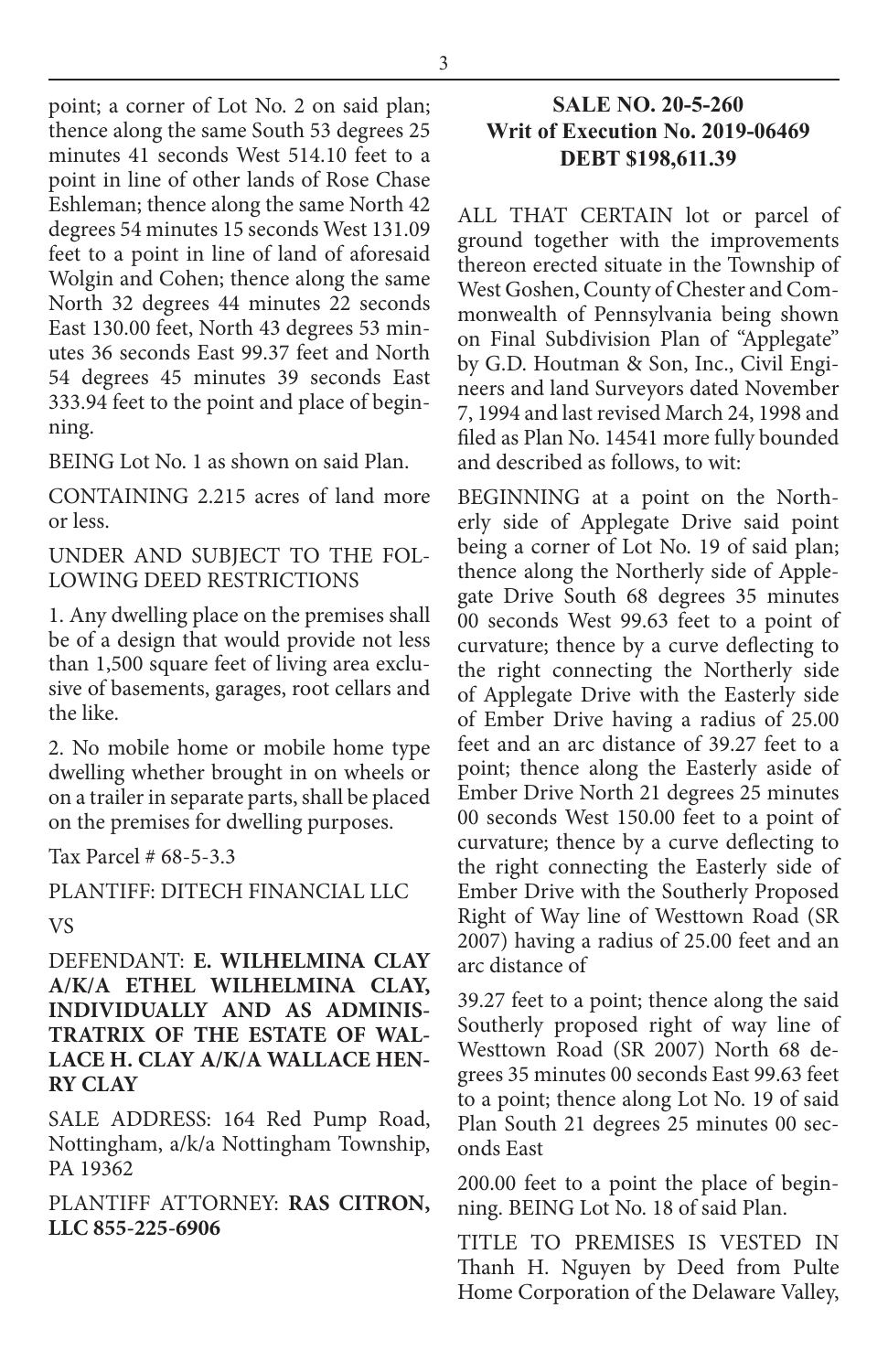a Michigan Corporation, dated 12/22/1999, recorded 2/22/2000 in Record Book 4715 page 1690.

COUNTY UPI # 52-5-345

PLAINTIFF: COBA, INC., assignee of TD BANK, N.A., as successor by merger to COMMERCE BANK, N.A. VS

DEFENDANT: **Thanh H. Nguyen**

SALE ADDRESS: 160 Applegate Drive, West Chester, PA 19382

PLANTIFF ATTORNEY: **DUANE MOR-RIS LLP 215-979-1000**

# **SALE NO. 20-6-303 Writ of Execution No. 2019-11591 DEBT \$161,689.99**

ALL THAT CERTAIN LOT OR PIECE OF GROUND SITUATE IN SADSBURY TOWNSHIP, COUNTY OF CHESTER, COMMONWEALTH OF PENNSYLVA-NIA, BOUNDED AND DESCRIBED ACCORDING TO A PLAN OF THE MEADOWLANDS, MADE BY JOHN D. STAPLETON, 111, REGISTERED LAND SURVEYOR, COATESVILLE, PENNSYLVANIA, DATED 1/17/1989 AND LAST REVISED 4/17/1989 AND RECORDED IN CHESTER COUNTY AS PLAN NO. 9396, AS FOLLOWS, TO WIT:

BEGINNING AT A POINT ALONG THE WEST SIDE OF THE ULTIMATE RIGHT-OF-WAY LINE OF COMPASS ROAD (T-348), SAID POINT ALSO BE-ING THE SOUTHWEST CORNER OF LOT NO. I AS SHOWN ON SAID PLAN; THENCE EXTENDING ALONG THE ULTIMATE RIGHT-OF-WAY LINE OF COMPASS ROAD (T-348), THE TWO FOLLOWING COURSES AND DIS-TANCES,(1) SOUTH 44 DEGREES 55 MINUTES 55 SECONDS EAST, 174.25 FEET TO A POINT OF CURVE; AND (2) ON THE ARC OF A CIRCLE CURVING TO THE RIGHT, HAYING A RADIUS OF 250 FEET, THE ARC DISTANCE OF 36.77 FEET TO A CORNER OF LOT NO. 3; THENCE EXTENDING ALONG SAME, SOUTH 64 DEGREES 18 MIN-UTES IO SECONDS WEST, 368.75 FEET TO A POINT ALONG LOT NO. 5; THENCE EXTENDING ALONG SAME AND ALONG LOT NO. 6, NORTH 30 DEGREES 23 MINUTES 05 SECONDS WEST, 200.67 FEET TO CORNER OF LOT NO. 1; THENCE EXTENDING ALONG SAME, NORTH 64 DEGREES 18 MINUTES 10 SECONDS EAST, 318.22 FEET TO THE FIRST MEN-TIONED POINT AND PLACE OF BE-GINNING.

BEING LOT NO. 2 AS SHOWN ON SAID PLAN.

CONTAINING 1.583 ACRES OF LAND, MORE OR LESS.

TAX MAP AND PARCEL NUMBER: 37- 1-17.2

PLAINTIFF: TIAA, FSB

VS

#### DEFENDANT: **Brian J. Madonna and Deanne M. Madonna**

SALE ADDRESS: 421 Compass Road, Parkesburg, PA 19365

PLANTIFF ATTORNEY: **McCABE, WEISBERG & CONWAY, LLC 215- 790-1010**

#### **SALE NO. 21-3-19 Writ of Execution No. 2018-05925 DEBT \$315,539.00**

All that certain tract or piece of land with the buildings and improvements thereon erected, hereditaments and appurtenances, situate in Caln Township, County of Chester, Commonwealth of Pennsylvania,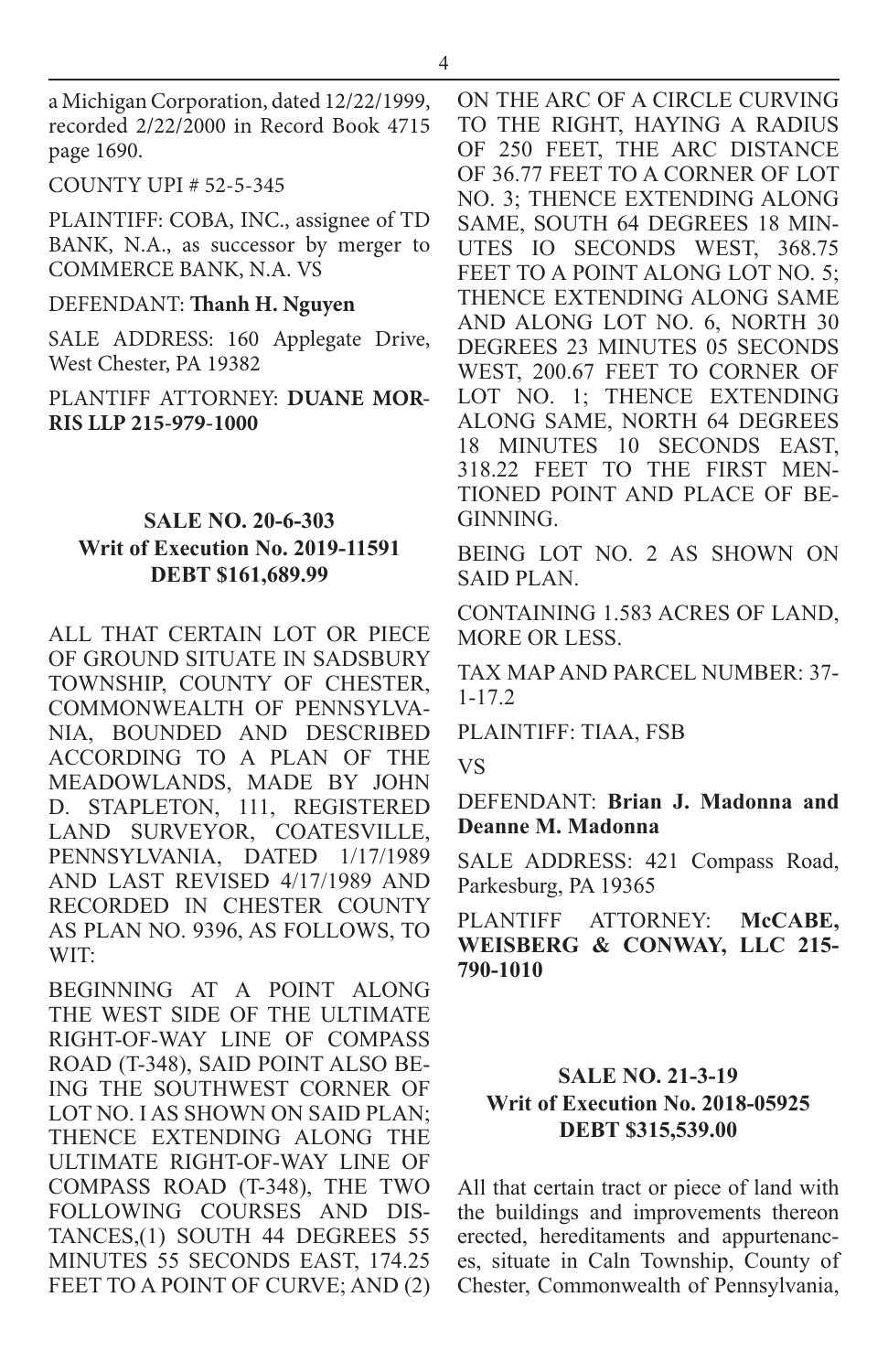Bounded and described according to a plan of Fern M. Pike estate, made by Berger and Hayes, Inc., Consulting Engineers and Surveyors, Thorndale, PA dated 4/5/1988.

BEING UPI # 39-3L-110

All that certain lot or tract of land situate in the Township of Caln, County of Chester and Commonwealth of Pennsylvania said land being known as lot no. 32 as shown on a plan known as Carver Court, Caln Township, Chester County, Pennsylvania, dated 11/23/1948, revised 1/4/1954, and recorded on 3/12/1954 in plan book 3 page 53, in the land records of Chester County, Pennsylvania.

BEING UPI # 39-3-104

PLAINTIFF: Prosper Bank

VS

DEFENDANT: **Coatesville Solar Initiative LLC**

SALE ADDRESS: 1103 Foundry Street and 110 Foundry Street, Coatesville, PA 19320

PLAINTIFF ATTORNEY: **ANTHONY R. DISTASIO, ESQUIRE 610-374-7320**

#### **SALE NO. 21-4-41 Writ of Execution No. 2017-11489 DEBT \$164,654.14**

ALL THAT CERTAIN lot or piece of land with the dwelling house thereon erected. SITUATE in the Township of Easttown, County of Chester, Commonwealth of Pennsylvania, bounded and described as follows, to wit:

BEGINNING at a point in the center line of a 40 feet wide Avenue, laid out and opened by Chas N. Thorpe and running Northwardly from Philadelphia and Lancaster Turnpike, where the Pennsylvania Railroad crosses the said turnpike, and called Warren Avenue, said point of begin-

ning being 50 feet distant and Southwardly from the Southerly line of land of Joseph Williams, and also a corner of other land of said John Fitzgerald, thence by a line at right angles with Warren Avenue, and along the Northernly line of said John Fitzgerald's other land, North 72 degrees 27 minutes East, 127.9 feet to a line of land of J.B. Gibson, now of Dr. R.B. Okie, thence along said Okie's land, North 25 degrees 35 minutes West, 30.4 feet, thence still along Okie's land North 32 minutes East, 34.5 feet to a corner of said Okie's land, then along the Southerly side of said Joseph Williams land South 66 degrees 33 minutes West, 136 feet, thence along the center line of Warren Avenue South 17 degrees 33 minutes East, 50 feet to the place of beginning.

BEING the same premises which Frances P. Fitzgerald and Anne M. Brophy, her attorney in Fact, specially constituted by Letter of Attorney by Deed dated May 28, 1999 and recorded May 28, 1999 on the County of Chester in Record Books 4571 Page 1434 conveyed until Timothy I. Melvin, in fee.

BEING Tax Parcel No. 55-2H-119

PLAINTIFF: Citadel Federal Credit Union VS

#### DEFENDANT: **Timothy I. Melvin & Treva Melvin**

SALE ADDRESS: 229 Warren Avenue, Berwyn, PA 19312

PLAINTIFF ATTORNEY: **M. JACQUE-LINE LARKIN, ESQ 215-569-2400**

# **SALE NO. 21-6-63 Writ of Execution No. 2018-09490 DEBT \$166,940.95**

Owner(s) of property situate in the Township of Tredyffrin, Chester County, Penn-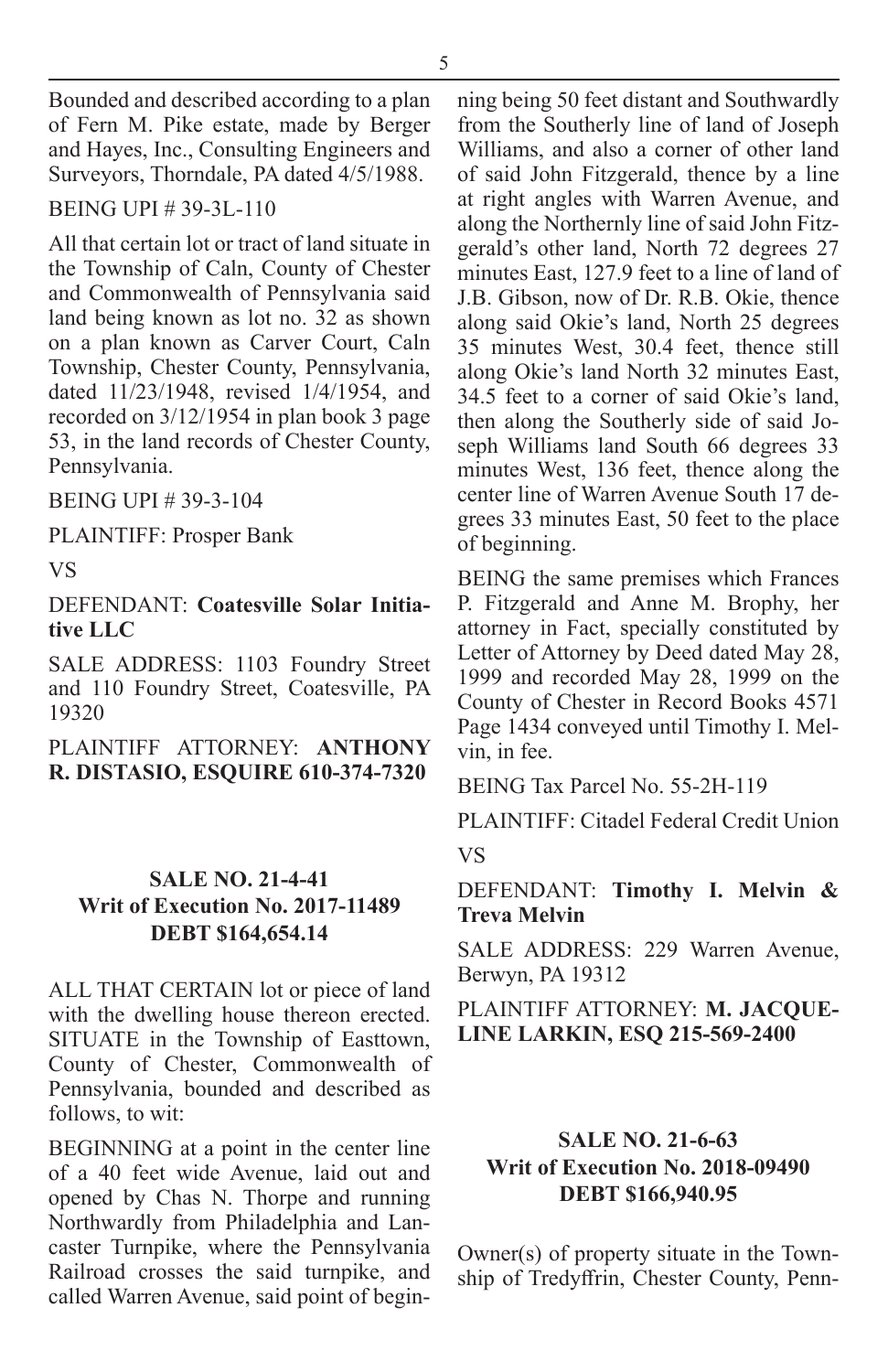| sylvania being: 214 Drummers Lane,                                                                     | CONTAINING 2.146 acres more or less.    |
|--------------------------------------------------------------------------------------------------------|-----------------------------------------|
| Wayne PA 19087-1533                                                                                    | BEING Chester County Tax Parcel 57-3-   |
| BLR No. 43-6A-414                                                                                      | 31.1                                    |
| Improvements thereon: RESIDENTIAL BEING known as 174 Collamer<br><b>DWELLING</b>                       |                                         |
|                                                                                                        | PLAINTIFF: Sun East Federal Credit      |
| PLAINTIFF: US Bank Trust, National As-<br>sociation, as Trustee of the Lodge Series<br><b>IV</b> Trust | Union                                   |
|                                                                                                        | VS                                      |
|                                                                                                        | DEFENDANT: Charles D. Bennethum         |
| <b>VS</b>                                                                                              | .Jr.                                    |
| DEFENDANT: Peter E. Tavani                                                                             | SALE ADDRESS: 174 Collamer Road,        |
| SALE ADDRESS: 214 Drummers Lane,                                                                       | Oxford, PA 19363                        |
| Wayne, PA 19087-1533                                                                                   | ATTORNEY:<br><b>WILSON</b><br>PLAINTIFF |
| PLAINTIFF ATTORNEY: LYNCH LAW                                                                          | <b>LAW FIRM 610-566-7080</b>            |
| GROUP 724-776-8000                                                                                     |                                         |

#### **SALE NO. 21-8-99 Writ of Execution No. 2020-02213 DEBT \$124,554.69**

ALL THAT CERTAIN lot or piece of ground with improvements thereon, situate in the township of Upper Oxford, Chester County, Pennsylvania, bounded and described according to the plan of property made by Regester Associates, Inc., dated September 12, 1988, and revised September 23, 1988, and on file as Plan No. 8612,to wit:

BEGINNING at a point in Public Road T-353, known as Street Road, acorner of land now or late of Nathan P. and Sondra E. Morgan, thence along the same North 19 degrees 59 minutes 05 seconds East 415.52 feet to a point in Parcel "B" on aforesaid plan; thence along the same South 74 degrees 12 minutes 25 seconds East 243.38feet to a point in line of land now or late of J. Stevenson; thence along the same South 19 degrees 39 minutes 05seconds 359.27 feet to a point in the center of aforesaid road; thence along the same South 87 degrees 55 minutes 55 seconds West 255 feet to the point and place of beginning.

## **SALE NO. 21-10-127 Writ of Execution No. 2019-09720 DEBT \$598,277.16**

ALL THAT CERTAIN tract or piece of land with the two story stone dwelling barn, stone dwelling sheds and other improvements erected thereon, situate on the South side of St. Peters Road, LR 15130, and being Lot No. 3 of the Littlebrook Subdivision Phase II, situate in the Township of North Coventry, County of Chester and Commonwealth of Pennsylvania, being more fully bounded and described in accordance with a Survey by Andrew F. Kent, Professional Land Surveyor, designated 77-07-81, as follows, to-wit;

BEGINNING at a point in St. Peters Road, LR 1513, a corner of Lot No. 4; thence leaving said road and along Lot No. 4 the two following courses and distances: (1) South 12 degrees 30 minutes 02 seconds West 720.98 feet to an iron pin; (2) South 53 degrees 35 minutes 02 seconds West 580.00 feet more or less to a point in the center line of Pigeon Creek; thence in said center line the two following courses and distances: (1) South 70 degrees 40 minutes 50 seconds East, 155.75 feet to a point; (2) South 39 degrees 50 minutes 24 seconds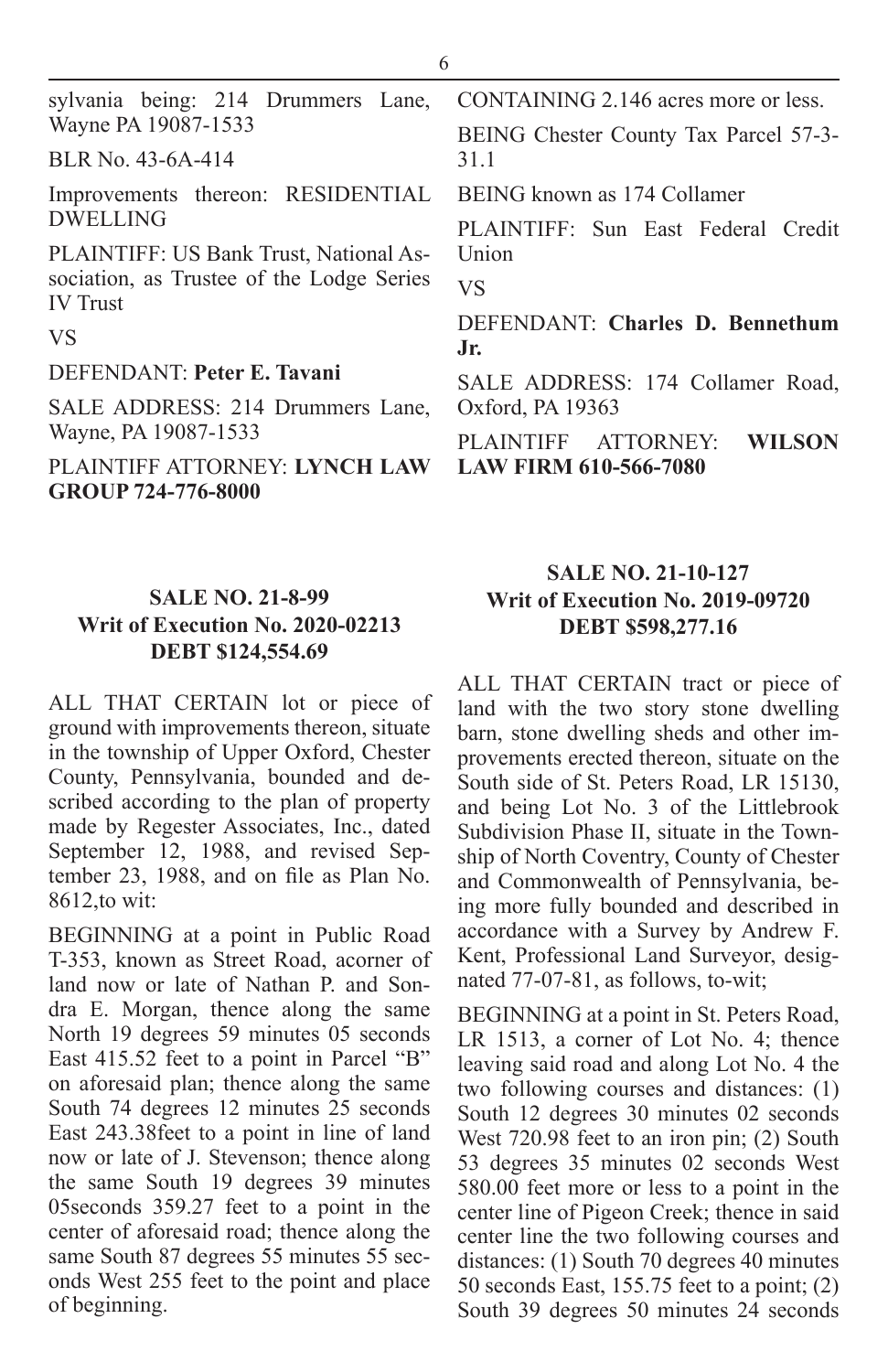East 71.41 feet to a point in the center line of said creek in line of lands of Daniel F. DeCaro and Shirley J. DeCaro, his wife, (it is the intention of the conveyance to convey to the center line of Pigeon Creek); thence along lands of Daniel F. DeCaro the three following courses and distances: (1) South 53 degrees 35 minutes 02 seconds West, 450.67 feet more or less to an iron pin; (2) North 24 degrees 51 minutes West, 251.62 feet to an iron pin; (3) North 68 degrees 32 minutes West 239.25 feet to an iron pin, a corner of lands of Roger H. Davidheiser and Maryanne B. Davidheiser, his wife; thence along lands of the same, North 23 degrees 25 minutes East, crossing Pigeon Creek, 732.26 feet to an iron pin, a corner of Lot No. 1; thence alone Lot No. 1, North 77 degrees 14 minutes 04 seconds East, 136.68 feet to an iron pin, a corner of Lot No. 2 the two following courses and distances: (1) South 82 degrees 35 minutes East 200.32 feet to an iron pin; (2) North 4 degrees East, 468.00 feet to a spike in St. Peters Road; thence in St. Peters Road the two following courses and distances: (1) South 82 degrees 35 minutes East 212.12 feet to a spike; (2) North 73 degrees 34 minutes 02 seconds East 145.00 feet to a spike, the place of beginning.

#### CONTAINING 14.9 acres.

BEING THE SAME PREMISES AS Stephen B. Wilchek and Diane G. Wilchek, by Deed dated March 26, 1993, and recorded on April 6, 1993, by the Chester County Recorder of Deeds in Book 3535, at Page 268, as Instrument No. 023891, granted and conveyed unto Allan S. Rink and Susan V. Rink, as Tenants by the Entireties.

Tax Parcel No.: 17-06-0057

PLAINTIFF: CIM REO 2021-NR1 LLC VS

#### DEFENDANT: **Allan S. Rink & Susan V. Rink**

SALE ADDRESS: 1320 Saint Peters Road, Pottstown, PA 19465

PLAINTIFF ATTORNEY: **STERN & EISENBERG 215-572-8111**

# **SALE NO. 21-11-141 Writ of Execution No. 2021-03870 DEBT \$870,831.82**

#### PREMISES 110 STARR ROAD, AVON-DALE, PA 19311

All THAT CERTAIN tract of ground with mushroom houses erected thereon, situate in New Garden Township, Chester County, Pennsylvania, according to a survey made by George E. Regester, Jr. & Sons, Inc., dated May 12, 1976, as taken from their Plan C-451 and being Parcel "B" on said plan as follows, to wit:

BEGINNING at a spike set for the original northwesterly corner of lands of Mae Cornette, and a Northeasterly corner of lands of Ar-Ge- Nel, Inc., said spike being set in the title line of Public Road T-333 known as "Star Road" said road leading in an Easterly direction to Route 41 and a Westerly direction to Avondale; thence leaving said point of beginning and by said title line in said road, South 84 degrees 55 minutes 00 seconds East 149.87 feet to a P.K. nailset for a corner of this and a corner of Parcel "A" said plan owned by Mae Corset for a corner of this and an a corner of Parcel "A" said plan owned by Mae Cornette; thence leaving said title line in said road and by Parcel "A" on said plan owned by Cornette, South 03 degrees 10 minutes 00 seconds East 282.84 feet to an iron pin set for a corner of this and a corner of said Parcel "A" thence still by said Parcel "A" owned by Cornette, South 84 degrees 55 minutes 00 seconds East 150.00 to an iron pin set for a corner of this and said Parcel "A" and said point being set in line fo lands of Joseph Cornette; thence by lands of Joseph Cornett the following 3 courses and distances, to wit: (1) South 06 degrees 32 minutes 18 seconds West 237.00 feet to an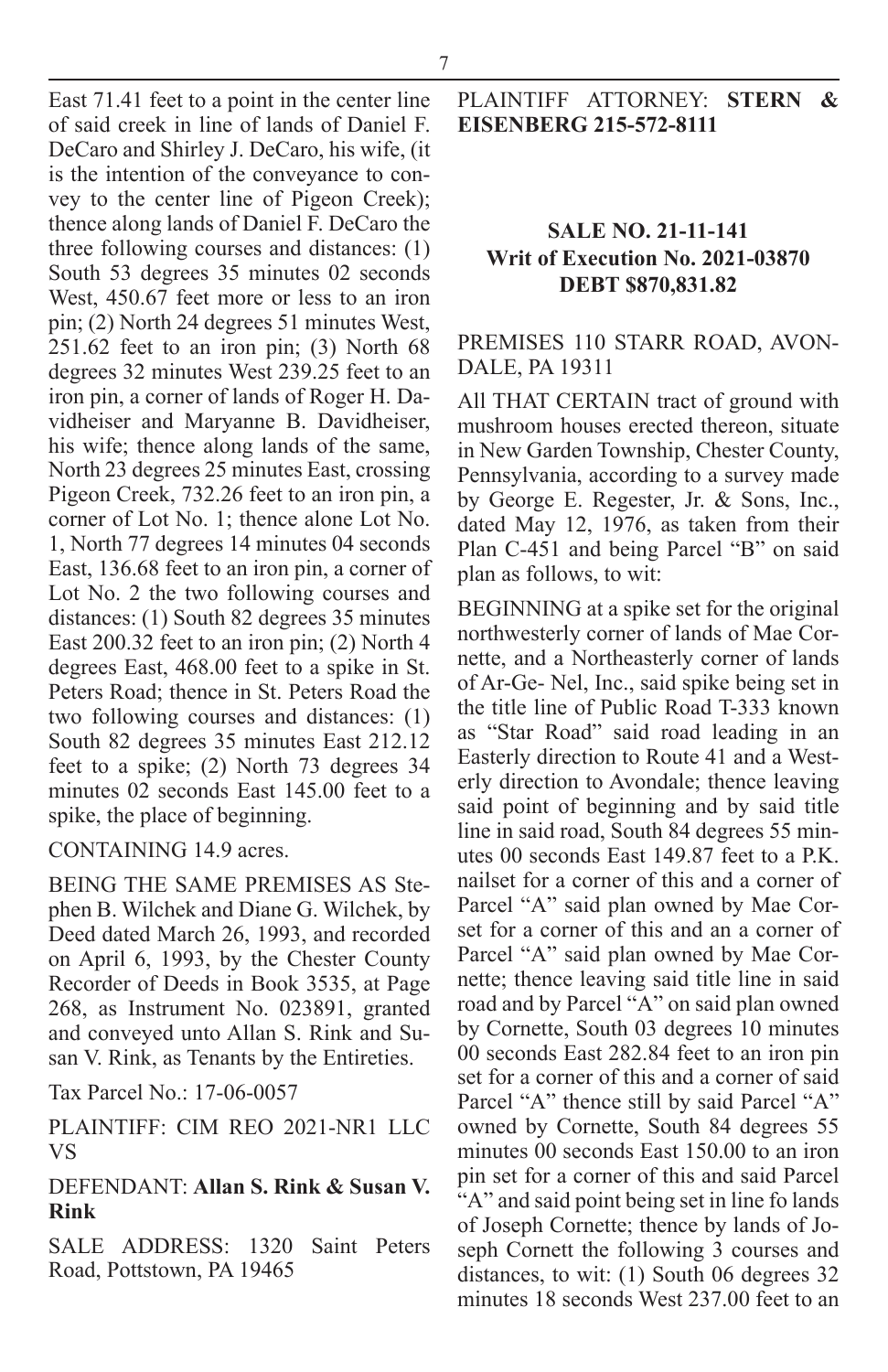8

iron pin; (2) South 84 degrees 55 minutes 00 seconds East 172.57 feet to an iron pin; (3) North 06 degrees 32 minutes 18 seconds East 59.00 feet to an iron pin marking a corner of this and a corner of David E. Cornette; thence by lands of said David E. Cornett, South 84 degrees 55 mintues 00 seconds East 190.32 feet to an iron pin set for a corner of this and said David Cornette and said pin being set in line of lands of Phillip G. Donohoe; thence by lands of said Phillip G. Donohoe, South 06 degrees 32 minutes 18 seconds West 1025.00 feet to an iron pin set for a corner of this and a corner of lands of John Rosans, and set in line of lands of Philip A. Lafferty being on or near the north bank of White Clay Creek; thence by said line of said Creek and by land of said Lafferty the following 2 courses and distances, to wit: (1) North 79 degrees 34 minutes 50 seconds West 403.66 feet to an iron pin; (2) South 75 degrees 43 minutes 05 seconds West 271.26 feet to a point set for a corner of this and lands of first mentioned Ar-Ge-Nel, Inc.: thence by lands of said Ar-Ge- Nel, Inc., North 04 degrees 55 minutes East 1535.00 feet to the first mentioned point and place of beginning.

Containing 17.995 acres of land be the same more or less.

BEING UPI # 60.5-2.3

BEING the same premises which Davidson & Pizzine, a Pennsylvania Partnership, by Indenture dated September 29, 2009, and recorded December 12, 2010, in the Office of the Recorder of Deeds, in and for the County of Chester, aforesaid, as Document No. 10994576, Book 7864, Page 1405, granted and conveyed unto James E. Davidson, LLC, in fee.

PREMISES 112 STARR ROAD, AVON-DALE, PA 19311

ALL THAT CERTAIN tract or parcel of ground situate in New Garden Township, Chester County, Pennsylvania, bounded and described in accordance with a Plan

of Property owned by Mae Cornette prepare by George E. Regester, Jr. and Sons, Inc., Registered Land Surveyors, dated 5/12/1976 and recorded as Plan No. 461 in the Office of the Recorder of Deeds of Chester County as follows: BEGINNING at an old spike set on the title line in the bed of Starr Road (T-133), said road leading in an Easterly direction to Route 41 and in a Westerly direction to Avondale said spike marking a Northeast, corner of this about to be described tract and a Northwest corner of land of Joseph Cornette as shown on said Plan; thence from said point of beginning and leaving the bed of Starr Road along lands of Joseph Cornette South 06 degrees 32 minutes 18 seconds West, crossing over and old iron pin found, 280.00 feet to an iron pin, a corner of Parcel "B" as shown on said Plan; thence along Parcel "B" the 2 following courses and distances; (1) North 84 degrees 55 minutes West 150.00 feet to an iron pin; and (2) North 03 degrees 10 minutes 00 seconds West crossing over 2 iron pins, 282.84 feet to a P.K. nail set on the title line of Starr Road; thence along the title line in the bed of Starr Road South 84 degrees 55 minutes 00 seconds East 197.69 feet to an old spike found, the point and place of beginning. BEING Parcel "A" as shown on said Plan.

BEING UPI 60-5-2

BEING the same premises which Davidson & Pizzine, a Pennsylvania Partnership, by Indenture dated September 29, 2009, and recorded December 12, 2010, in the Office of the Recorder of Deeds, in and for the County of Chester, aforesaid, as Document No. 10994577, Book 7864, Page 1408, granted and conveyed unto James E. Davidson, LLC, in fee.

# PREMISES 124 STARR ROAD, AVON-DALE, PA 19311

ALL THAT CERTAIN lot of ground situate in New Garden Township, Chester County, Pennsylvania, bounded according to a survey made by Arthur Crowell, Registered Surveyor, in May 1946 and de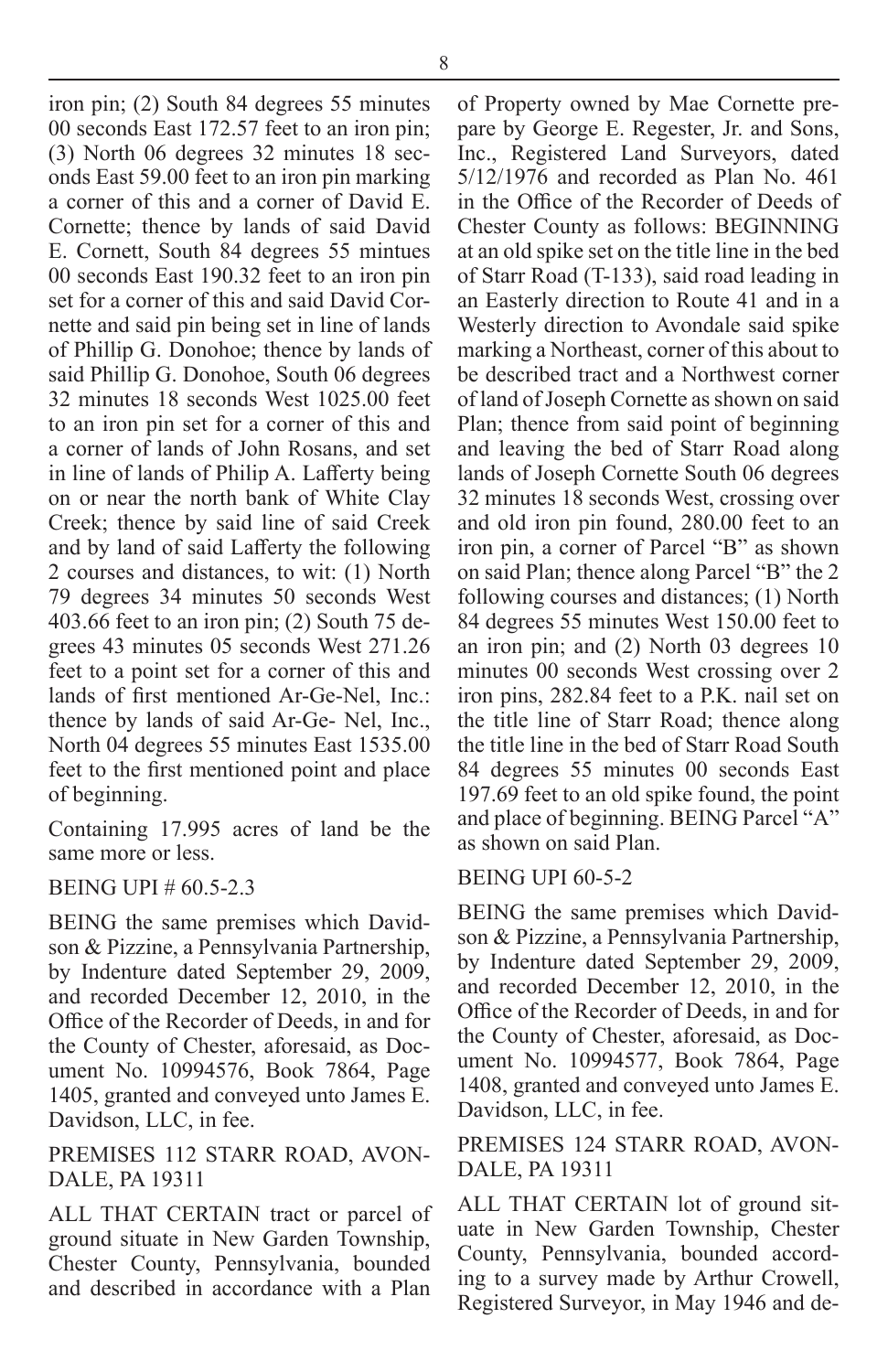scribed as follows, to wit:

BEGINNING in the middle of a dirt road from Newark Road to New Garden Station, the Northeast corner of tract recently conveyed to Allen Taylor; thence along middle of road North 89 degrees 08 minutes East 311 feet; thence leaving road passing through maple tree South 1 degree 4 minutes West 909.5 feet to a corner of trace about to be conveyed to Isreale Santilli; thence by line of same North 88 degrees 45 mintues West 14 feet to line of Allen Taylor; thence by this line North 1 degree 15 minutes East 898 feet to the point of beginning.

CONTAINING six and four-eighth hundredths (6.48) acres more or less. BEING  $UPI \# 60-5-3.1$ 

BEING the same premises which James E. Davidson and Ronald L. Pizzini, by Indenture dated September 29, 2009, and recorded December 12, 2010, in the Office of the Recorder of Deeds, in and for the County of Chester, aforesaid, as Document No. 10994578, Book 7864, Page 1410, granted and conveyed unto James E. Davidson, LLC, in fee.

PLAINTIFF: First Citizens Community Bank, Successor by Merger to MidCoast Community Bank

VS

#### DEFENDANT: **James Davidson, LLC**

SALE ADDRESS: 110 Starr Road, 112 Starr Road, 124 Starr Road, Avondale, PA 19311

PLAINTIFF ATTORNEY: **BARLEY SNYDER 717-299-5201**

# **SALE NO. 21-11-142 Writ of Execution No. 2021-03869 DEBT \$469,904.14**

ALL OF THE FOLLOWING three tracts

of land SITUATE partly in Upper Oxford Township and partly in Penn Township in Chester County, Pennsylvania, bounded and described as follows:

#### TRACT NO. 1

BEGINNING at a point in the middle line of the public road leading from Jennersville to Edenton and in the Southeasterly line of a 415 feet wide strip or piece of ground of Philadelphia Electric Company; extending thence along the middle line of said public road and by ground now or late of Geo.T. Allen South 50 degrees 37 minutes East, 344.70 feet to a flint stone in line of ground now or late of L.P. Miller; thence leaving said road any by ground now or late of L.P. Miller South 19 degrees 29 minutes 30 seconds West, 2,511.37 feet to a limestone, in line of ground now or late of Dr. C.F. Quimby a corner common to ground herein described and ground now or late of L.P. Miller; thence by ground now or late of Dr. C.F. Quimby the 3 following courses and distance: (1) North 62 degrees 27 minutes 40 seconds West, 527.26 feet to an iron pin (2) North 58 degrees 29 minutes 20 seconds West, 610.53 feet to an iron pin and (3) South 50 degrees 14 minutes West, 84.15 feet to an iron pin a corner of ground now or late of M.T. Clark; thence by ground now or late of M.T. Clark the 3 following courses and distance: (1) North 83 degrees 46 minutes West, 165 feet crossing Elk Creek to an iron pipe; (2) South 23 degrees 55 minutes West, 242.10 feet to a point and (3) South 43 degrees 32 minutes 40 seconds West , 425.70 feet to an iron pipe in line of ground now or late of C.P. Lindsey; thence by ground now or late of C.P. Lindsey the 2 following courses and distances:

(1) North 04 degrees 57 minutes West; 570.50 feet to a flint stone and (2) North 20 degrees 21 minutes 20 seconds East , 1,051.17 feet to an iron pin a corner of ground of Leonard N. Holston; thence by ground now or late of Leonard N. Holston, North 20 degrees 02 minutes East, 328.91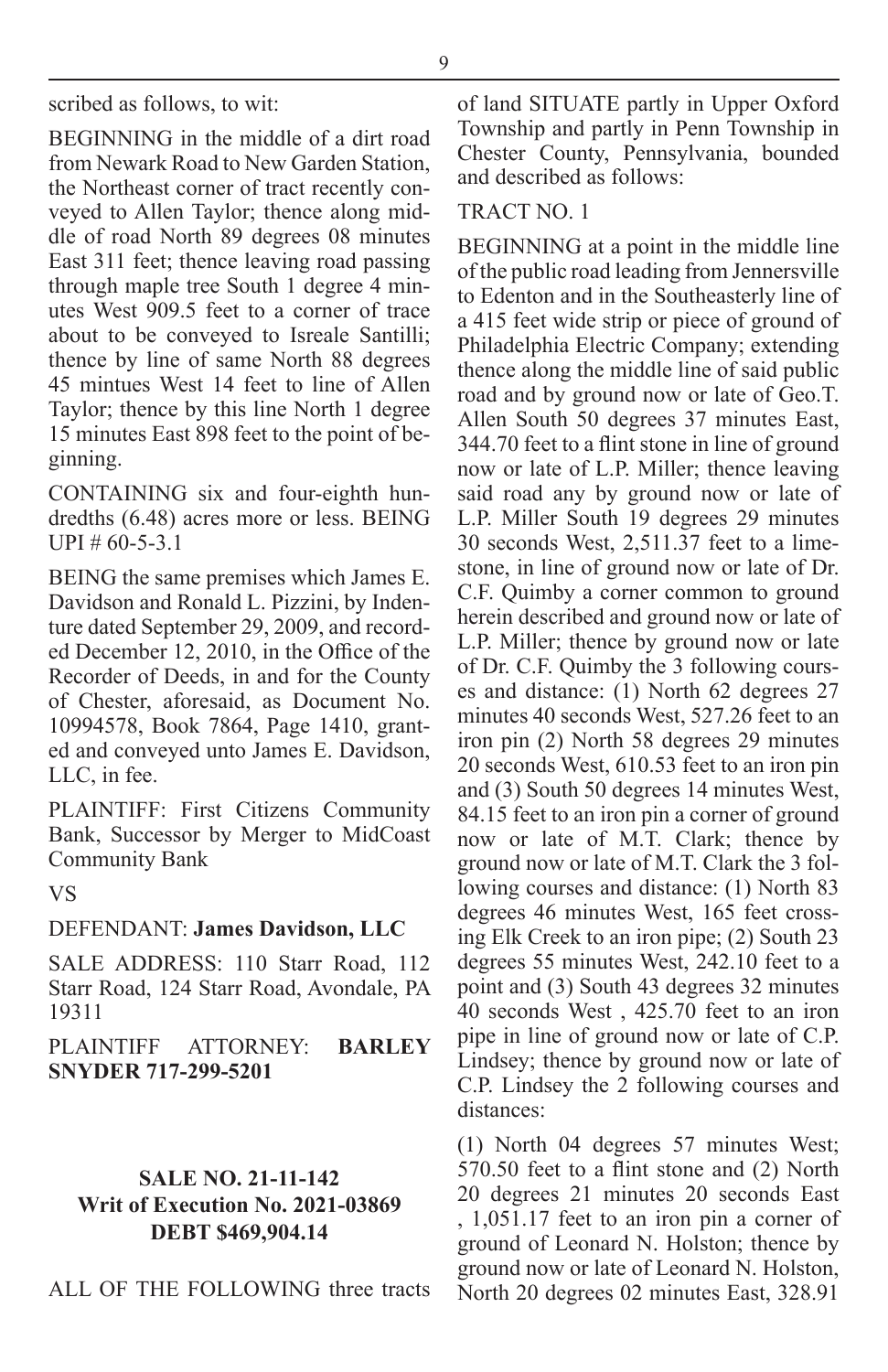feet to a point in the said Southeasterly line of a 415 feet wide strip of ground of Philadelphia Electric Company and thence through ground of Philadelphia Electric Power Company parallel with Philadelphia Electric Company's tower lines the 2 following courses and distances: (1) North 61 degrees 18 minutes East, 627.22 feet to a point and (2) North 41 degrees 42 minutes East, 1,476.57 feet to the first mentioned point and place of beginning.

#### TRACT NO. 2

BEGINNING at a point in the Northwesterly line of a 415 feet wide strip or piece of ground of Philadelphia Electric Power Company and in line of ground now or late of Leonard H. Holston, said point being 629.20 feet measured on a course North 20 degrees 02 minutes East from a point in the Northwesterly corner of Parcel No. 1 above described also tin the Southeasterly line of aforesaid 415 feet wide strip or piece of ground; extending thence by ground now or late of said Leonard H. Holston North 20 degrees 02 minutes East. 374.70 feet crossing Elk Creek to an iron pin a corner to ground now or late of Leonard H. Holston and R. Leroy Scott; thence by ground now or late of R. Leroy Scott, North 55 degrees 03 minutes East, 558.54 feet to a point in said Northwesterly line of a one hundred fifteen feet wide strip of piece of ground of Philadelphia Electric Power Company, and thence through ground of Philadelphia Electric Power Company parallel with and 207.5 feet distance measured Northwesterly from and at right angles to the established center line of Philadelphia Electric Power Company's power lines the two (2) following courses and distances (1) South 61 degrees 42 minutes West, 624.69 feet to a point and (2) South 61 degrees 18 minute West, 155.72 feet re-crossing said Elk Creek to the first mentioned point and place of beginning.

# TRACT NO. 3

BEGINNING at a point in the middle line of the aforesaid public road leading from Jennersville to Edenton and in the Northwesterly line of a 415 feet wide strip of piece of ground of Philadelphia Electric Company extending thence through ground of Philadelphia Electric Company parallel with and 207.5 feet distance measured Northwestwardly from and at right angles to the established center line of Philadelphia Electric Company's tower lines South 81 degrees 42 minutes West, 469.65 feet to a point in line of ground now or late of R. Leroy Scott; thence by said ground now or late of R. Leroy Scott North 10 degrees 18 minutes East, 497.40 feet to an iron pin in the middle line of said public road leading from Jennersville to Edenton and thence along the middle line of last mentioned road South 50 degrees 37 minutes East, 420.20 feet to the first mentioned point and place of beginning.

EXCEPTING AND RESERVING therefrom and thereout a tract of land containing 1.794 acres more or less which Clarence W. Gray and Wilheimina E. Gray, his wife, convey to the Philadelphia Electric Company by Deed dated February 4, 1964, recorded in Chester County Deed Book P-35, page 918.

ALSO EXCEPTING THEREOUT AND THEREFROM premises described in the following conveyances in Record Book 263 page 159, 287 page 230, 1684 page 105, 2180 page 396, 2510 page 406 and 5232 page 1256.

#### BEING UPI No. 58-1-12

BEING the same premises which Brothers Mushroom Farm, a Pennsylvania General Partnership, by Indenture dated August 1, 2008, and recorded August 13, 2008, in the Office of the Recorder of Deeds, in and for the County of Chester, aforesaid, as Document No. 10867861, Book 7497, Page 11961, granted and conveyed unto James E. Davidson & Sons, LLC, in fee.

PLAINTIFF: First Citizens Community Bank, Successor by Merger to MidCoast Community Bank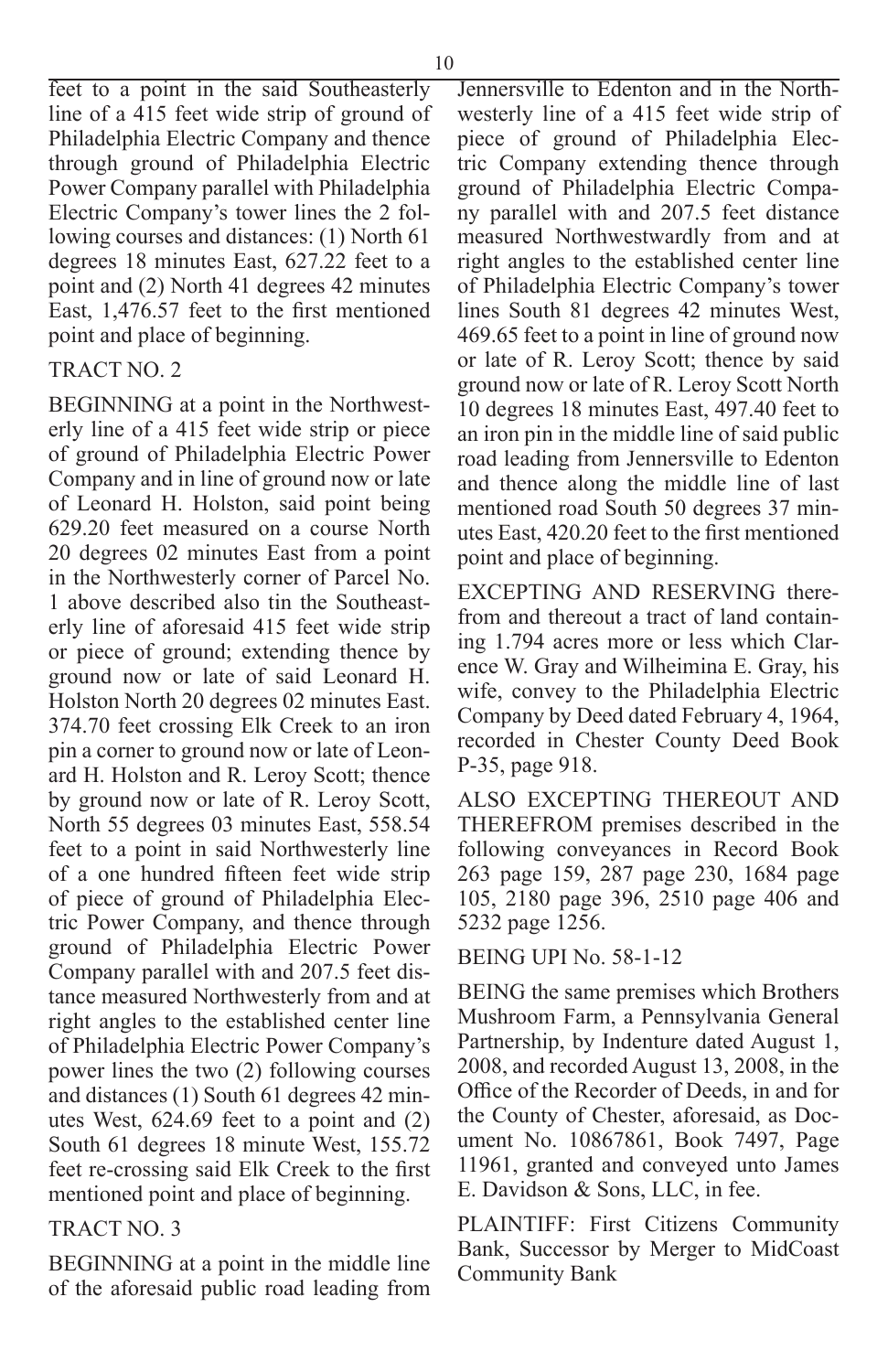$\nabla \mathbf{S}$ 

DEFENDANT: **James E. Davidson & Sons, LLC**

SALE ADDRESS: 731 Ewing Road, Cochranville, PA 19330

PLAINTIFF ATTORNEY: **BARLEY SNYDER 717-299-5201**

# **SALE NO. 21-11-145 Writ of Execution No. 2021-01129 DEBT \$220,123.39**

PROPERTY SITUATE IN TOWNSHIP OF CALN

TAX ID/UPI PARCEL NO. 3905- 00710000/39-5-71

IMPROVEMENTS: A RESIDENTIAL DWELLING

PLAINTIFF: US Bank Trust National Association, Not in Its Individual Capacity But Solely As Owner Trustee For VRMTG Asset Trust

VS

DEFENDANT: **Timothy F. Budd & Angela E. Montgomery-Budd**

SALE ADDRESS: 21 Paul Nelms Drive, Downingtown, PA 19335

PLAINTIFF ATTORNEY: **KML LAW GROUP, P.C. 215-627-1322**

#### **SALE NO. 21-11-148 Writ of Execution No. 2020-09123 DEBT \$1,003,815.41**

ALL THAT CERTAIN lot or parcel of land situated in the London Britain Township, County of Chester, Commonwealth of Pennsylvania, being more fully described in Deed dated June 19, 2007 and recorded in the Office of the Chester County Recorder of Deeds on June 26, 2007, in Deed Book Volume 7195 at Page 1922.

Tax Parcel No. 73-4-29.6

PLAINTIFF: CSMC 2018-SP3 Trust VS

DEFENDANT: **Charles J. Slanina, Cynthia B. Slanina & the United States of America**

SALE ADDRESS: 125 Ayrshire Drive, Landenberg, PA 19350

PLAINTIFF ATTORNEY: **HLADIK, ONORATO & FEDERMAN, LLP 215- 855-9521**

#### **SALE NO. 22-1-13 Writ of Execution No. 2021-01130 DEBT \$155,897.11**

PROPERTY SITUATE IN BOROUGH OF OXFORD

IMPROVEMENTS: A RESIDENTIAL DWELLING

TAX PARCEL # 06-08-0103

PLAINTIFF: Flagstar Bank, FSB

VS

DEFENDANT: **Tyler M. Harris**

SALE ADDRESS: 231 South 4th Street, Oxford, PA 19363

PLAINTIFF ATTORNEY: **KML LAW GROUP, P.C. 215-627-1322**

# **SALE NO. 22-1-15 Writ of Execution No. 2019-04049 DEBT \$10,606.31**

PROPERTY SITUATE IN WEST BRAN-DYWINE TOWNSHIP

IMPROVEMENTS: A RESIDENTIAL DWELLING

TAX PARCEL # 29-7-151.1J

PLAINTIFF: M&T Bank S/B/M To Elm-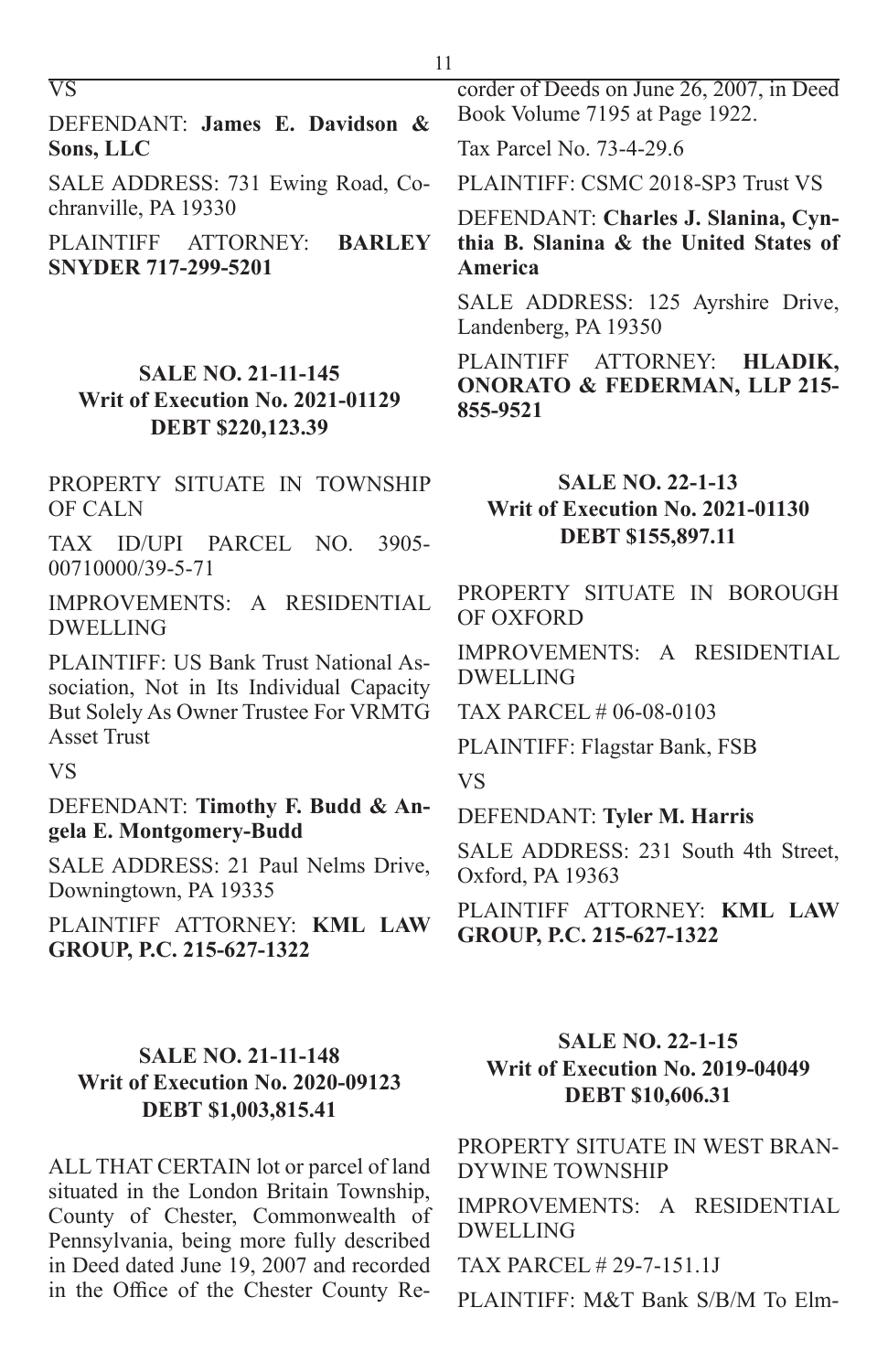#### DEFENDANT: **Susie L. Cason & David F. Curtiss**

SALE ADDRESS: 180 Main Lin Road aka 31 Main Lin Drive, Coatesville, PA 19320

PLAINTIFF ATTORNEY: **KML LAW GROUP, P.C. 215-627-1322**

# **SALE NO. 22-1-20**

# **Writ of Execution No. 2019-03245 DEBT \$525,232.44**

ALL THAT CERTAIN LOT OR PIECE OF GROUND, SITUATE IN THE TOWN-SHIP OF EAST MARLBOROUGH, COUNTY OF CHESTER AND STATE OF PENNSYLVANIA, BOUNDED AND DESCRIBED ACCORDING TO THE FI-NAL SUBDIVISION PLAN OF "FOLLY HILL FARMS", MADE BY GEORGE E. REGESTER, JR. AND SONS, INC.; REG-ISTERED, LAND SURVEYORS, AND RECORDED IN CHESTER COUNTY, AS PLAN NO. 7802 AND BEING MORE FULLY DESCRIBED AS FOLLOWS, TO WIT:

BEGINNING AT A POINT ON THE SOUTHERLY SIDE OF HUNTSMAN LANE, A CORNER OF LOT NO. 13, AS SHOWN ON SAID PLAN; THENCE EX-TENDING FROM SAID POINT OF BE-GINNING AND EXTENDING ALONG HUNTSMAN LANE, THE THREE (3) FOLLOWING COURSES AND DIS-TANCE: (1) SOUTH 49 DEGREES 45 MINUTES 00 SECONDS EAST 32.00 FEET TO A POINT OF CURVE; (2) ON THE ARC OF A CIRCLE CURVING TO THE RIGHT HAVING A RADIUS OF 25.00 FEET THE ARC DISTANCE OF 21.03 FEET TO A POINT OF REVERSE CURVE; (3) ON THE ARC OF A CIR-CLE CURVING TO THE LEFT HAV- ING A RADIUS OF 50 FEET THE ARC DISTANCE OF 65.59 FEET TO A POINT A CORNER OF LOT NO. 11 ON SAID PLAN; THENCE EXTENDING ALONG LOT NO.11, SOUTH 13 DEGREES 16 MINUTES 31 SECONDS WEST CROSS-ING OVER A 40 FEET WIDE EASE-MENT FOR USE AS ACCESS TO PAS-TURE LAND, 310.73 FEET TO A POINT IN LINE OF LANDS OF M.P.S BUILD-ERS; THENCE EXTENDING ALONG THE SAME NORTH 86 DEGREES 15 MINUTES 48 SECONDS WEST 283.34 FEET TO A POINT, A CORNER OF LOT NO. 15 ON SAID PLAN; THENCE EX-TENDING ALONG THE SAME AND ALONG LOT NO. 13 THE TWO FOL-LOWING COURSES AND DISTANCES; (1) NORTH 03 DEGREES 40 MINUTES 12 SECONDS EAST RE-CROSSING SAID 40 FEET WIDE EASEMENT FOR USE AS ACCESS TO PASTURE LAND, 40.00 FEET TO A POINT; (2) NORTH 40 DEGREES 15 MINUTES 00 SECONDS EAST 432.92 FEET TO A POINT ON THE SOUTHERLY SIDE OF HUNTS-MAN LANE, THE FIRST MENTIONED POINT AND PLACE OF BEGINNING.

BEING LOT NO. 12 ON SAID PLAN.

UPI # 61-6-37.1B

PLAINTIFF: Harleysville Bank

#### VS

# DEFENDANT: **William C. Huyler III & Robin Leigh Huyler**

SALE ADDRESS: 1845 Huntsman Lane, West Chester, PA 19382

PLAINTIFF ATTORNEY: **MCCABE, WEISBERG & CONWAY, LLC 215- 790-1010**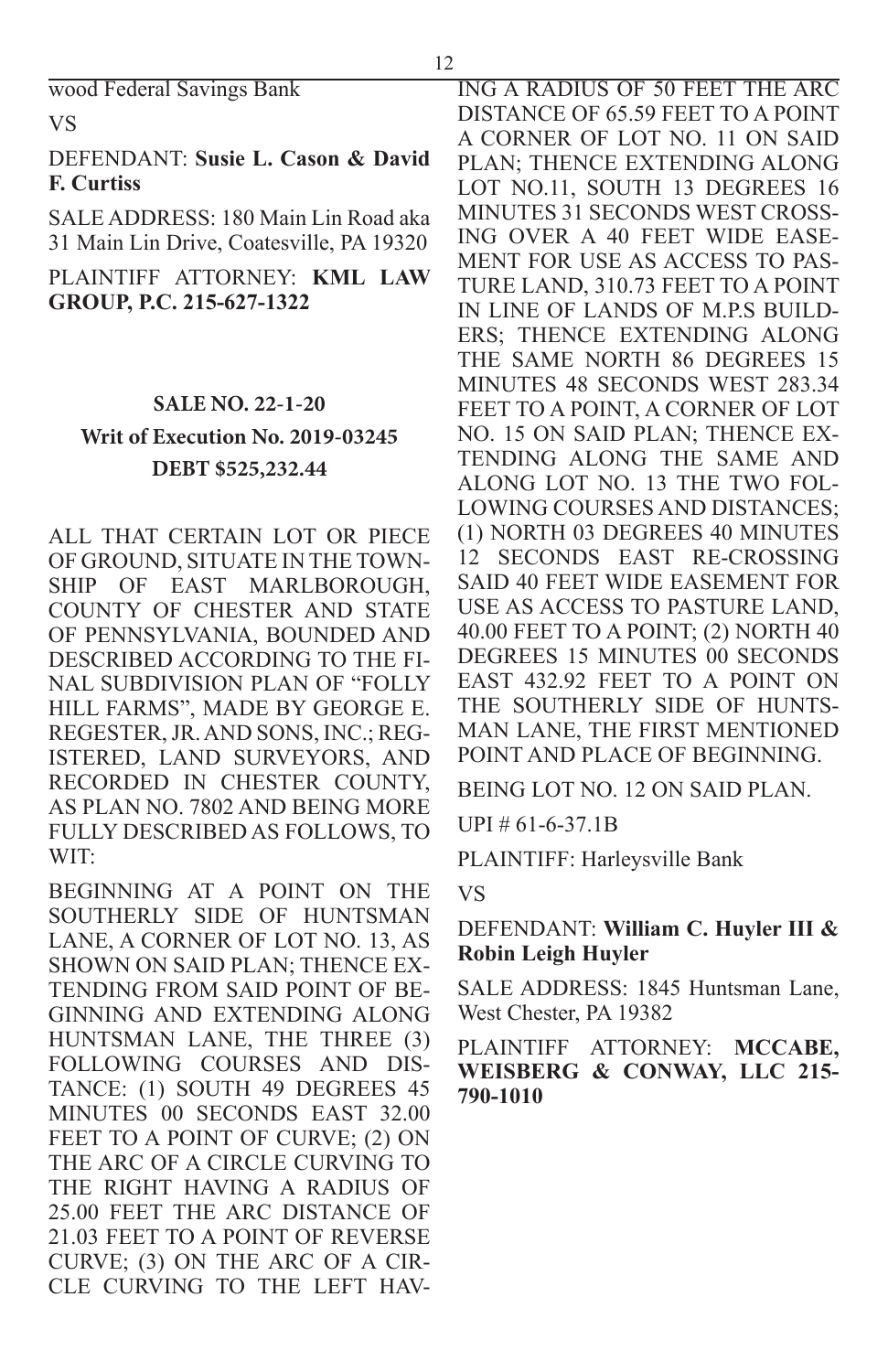## **SALE NO. 22-1-25 Writ of Execution No. 2021-01141 DEBT \$201,117.99**

Property situate in the TOWNSHIP OF LOWER OXFORD, CHESTER County, Pennsylvania being

BLR # 56-10-12.4B

Improvements thereon: RESIDENTIAL DWELLING

PLAINTIFF: Deutsche Bank National Trust Company, As Trustee for New Century Home Equity Loan Trust, Series 2005- B, Asset Backed Pass-Through Certificates

VS

DEFENDANT: **Patrick Mahan a/k/a Patrick G. Mahan & Kari Mahan a/k/a Kari C. Mahan a/k/a Kari Krolikowski a/k/a Kari Colflesh**

SALE ADDRESS: 216 Elkview Road, Lincoln University, PA 19352

PLAINTIFF ATTORNEY: **BROCK & SCOTT, PLLC 844-856-6646**

#### **SALE NO. 22-1-27 Writ of Execution No. 2017-05629 DEBT \$475,140.55**

Property situate in the TOWNSHIP OF FRANKLIN, CHESTER County, Pennsylvania being

BLR # 72-002-0002.0200

Improvements thereon: RESIDENTIAL DWELLING

PLAINTIFF: Deutsche Bank National Trust Company, as Trustee for Ameriquest Mortgage Securities Inc., Asset-Backed Pass-Through Certificates, Series ARSI 2006-M3

VS

DEFENDANT: **Art W. Paviglianiti a/k/a Art Paviglianiti & Karen L. Paviglianiti**

SALE ADDRESS: 613 S. Guernsey Road, West Grove, PA 19390

PLAINTIFF ATTORNEY: **BROCK & SCOTT, PLLC 844-856-6646**

#### **SALE NO. 22-2-33 Writ of Execution No. 2020-07614 DEBT \$254,938.10**

Owner(s) of property situate in the Borough of Phoenixville, Chester County, Pennsylvania

UPI # 15-12-137

IMPROVEMENTS thereon: a residential dwelling

PLAINTIFF: US BANK TRUST, NA-TIONAL ASSOCIATION, AS TRUSTEE OF THE TIKI SERIES III TRUST

VS

#### DEFENDANT: **DAVID L. GRANACH-ER & LINDA C. GRANACHER**

SALE ADDRESS: 56 Ridge Avenue, Phoenixville, PA 19460

#### PLAINTIFF ATTORNEY: **THE LYNCH LAW GROUP 724-776-8000**

# **SALE NO. 22-2-34 Writ of Execution No. 2018-07595 DEBT \$241,141.41**

ALL THOSE CERTAIN LOTS OR PIEC-ES OF GROUND SITUATE IN THE TOWNSHIP OF WEST GOSHEN, CHES-TER COUNTY, PENNSYLVANIA

TAX PARCEL NUMBER: 52-03R-0042.0000

IMPROVEMENTS thereon: a residential property

PLAINTIFF: REVERSE MORTGAGE SOLUTIONS, INC.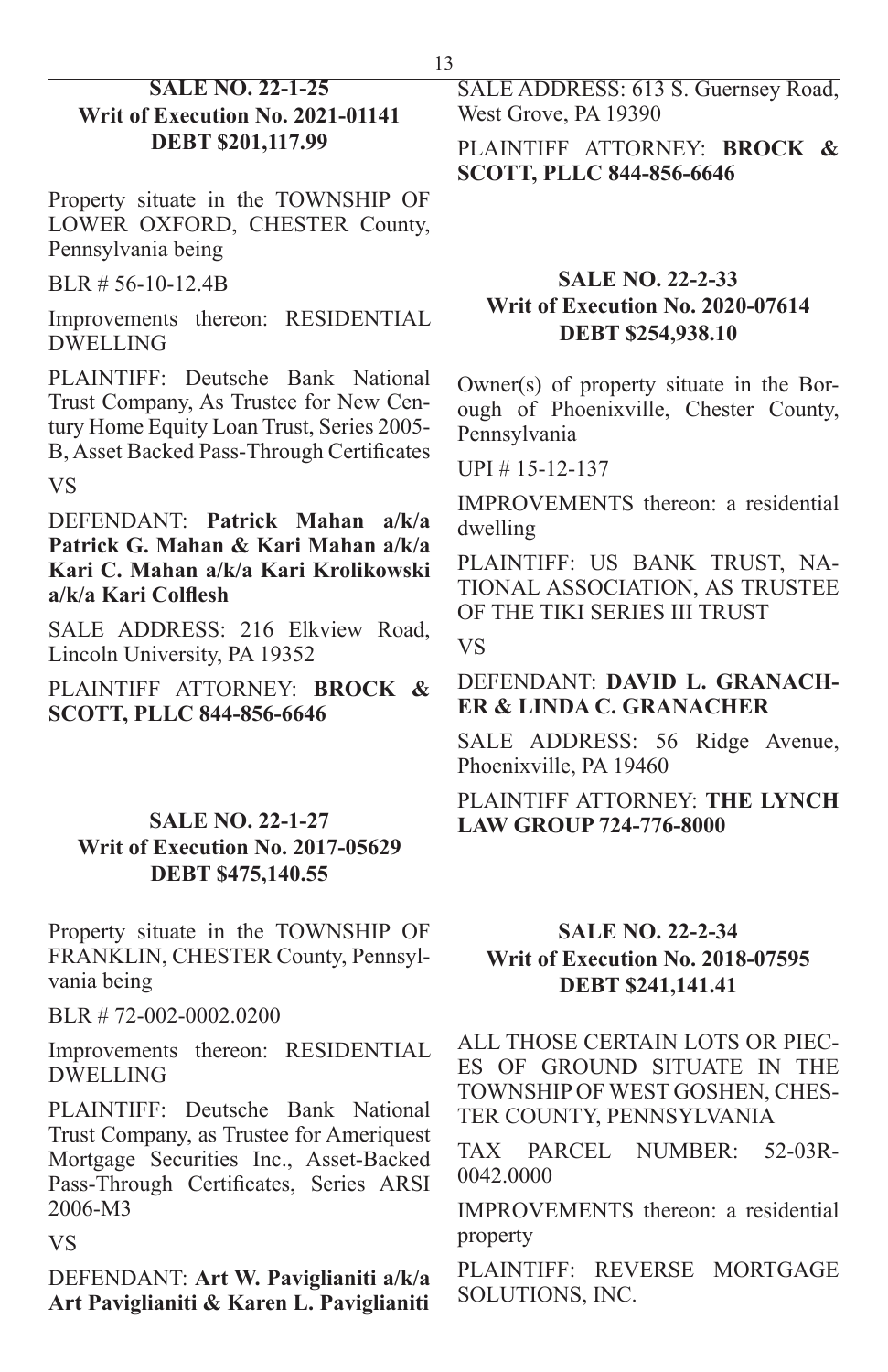$\nabla \mathbf{S}$ 

#### DEFENDANT: **ROBERTA C. PYLE**

SALE ADDRESS: 1203 Thistlewood Lane, West Chester, PA 19380

PLAINTIFF ATTORNEY: **ROBERT-SON, ANSCHUTZ, SCHNEID, CRANE & PARTNERS, PLLC 855-225-6906**

# **SALE NO. 22-2-40 Writ of Execution No. 2019-04198 DEBT \$98,070.30**

Property situate in the TOWNSHIP EAST NOTTINGHAM

TAX PARCEL # 69-2-90.3

IMPROVEMENTS thereon: a residential dwelling

PLAINTIFF: MIDFIRST BANK

VS

DEFENDANT: **JOSEPH A. KELLY & TONYA K. KELLY**

SALE ADDRESS: 142 Wedgewood Road, Oxford, PA 19363

PLAINTIFF ATTORNEY: **KML LAW GROUP, P.C. 215-627-1322**

#### **SALE NO. 22-2-41 Writ of Execution No. 2018-13132 DEBT \$512,698.01**

Property situate in the TREDYFFRIN TOWNSHIP

TAX PARCEL # 43-09D-0016

IMPROVEMENTS thereon: a residential dwelling

PLAINTIFF: WILMINGTON SAVINGS FUND SOCIETY, FSB, D/B/A CHRIS-TIANA TRUST, NOT INDIVIDUAL-LY BUT AS TRUSTEE FOR PRETIUM

VS

DEFENDANT: **MATTHEW B. FOR-GIE & MEGAN B. FORGIE**

SALE ADDRESS: 1626 Valley Green Road, Paoli, PA 19301

PLAINTIFF ATTORNEY: **KML LAW GROUP, P.C. 215-627-1322**

# **SALE NO. 22-2-42 Writ of Execution No. 2018-12217 DEBT \$353,360.52**

Property situate in the TREDYFFRIN TOWNSHIP

TAX PARCEL # 43-9L-176

IMPROVEMENTS thereon: a residential dwelling

PLAINTIFF: NATIONSTAR HECM AC-QUISITIONTRUSTEE 2018-1, WILM-INGTON SAVINGS FUND SOCIETY, FSB, NOT INDIVIDUALLY, BUT SOLE-LY AS TRUSTEE

VS

DEFENDANT: **JAMES BOOKER**

SALE ADDRESS: 68 West Central Avenue, Paoli, PA 19301

PLAINTIFF ATTORNEY: **KML LAW GROUP, P.C. 215-627-1322**

# **SALE NO. 22-2-44 Writ of Execution No. 2019-01785 DEBT \$72,925.41**

Property situate in the TOWNSHIP OF **VALLEY** 

TAX PARCEL # 38-05C-0086.070

IMPROVEMENTS thereon: a residential dwelling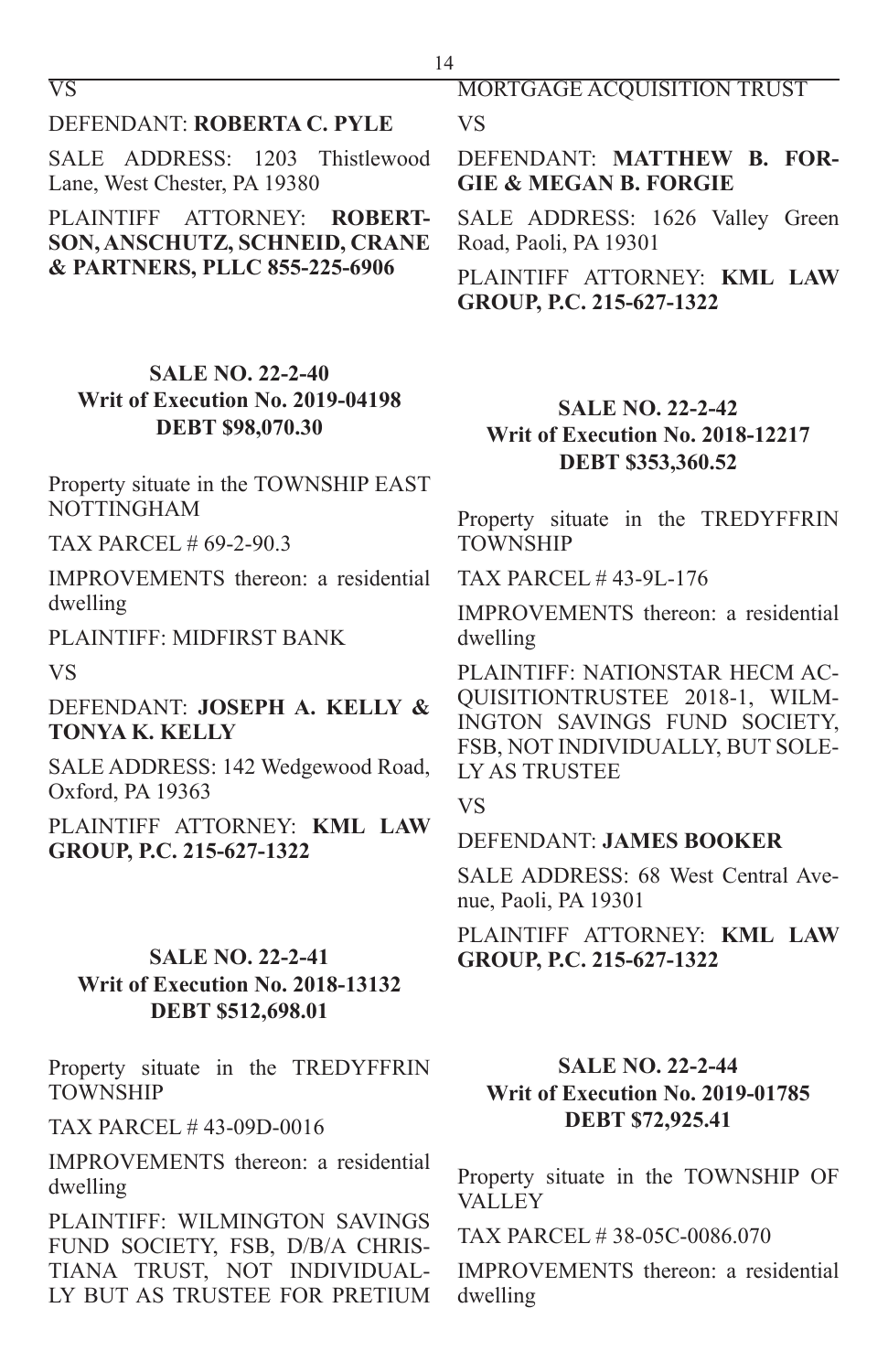PLAINTIFF: Pennsylvania Housing Finance Agency

#### VS

DEFENDANT: **Susan F. Boyd-Noel A/K/A Susan Bradley**

SALE ADDRESS: 915 Charles Street, Coatesville, PA 19320

PLAINTIFF ATTORNEY: **KML LAW GROUP, P.C. 215-627-1322**

# **SALE NO. 22-2-48 Writ of Execution No. 2015-01455 DEBT \$149,507.56**

Property situate in the KENNETT TOWN-**SHIP** 

TAX PARCEL # 62-02J-0003

IMPROVEMENTS thereon: a residential dwelling

PLAINTIFF: M&T BANK

VS

DEFENDANT: **DOROTHY N. CON-NOLLY & FREDERICK P. MRAZ**

SALE ADDRESS: 9 Woodchuck Way Lot 9, Kennett Square, PA 19348

PLAINTIFF ATTORNEY: **KML LAW GROUP, P.C. 215-627-1322**